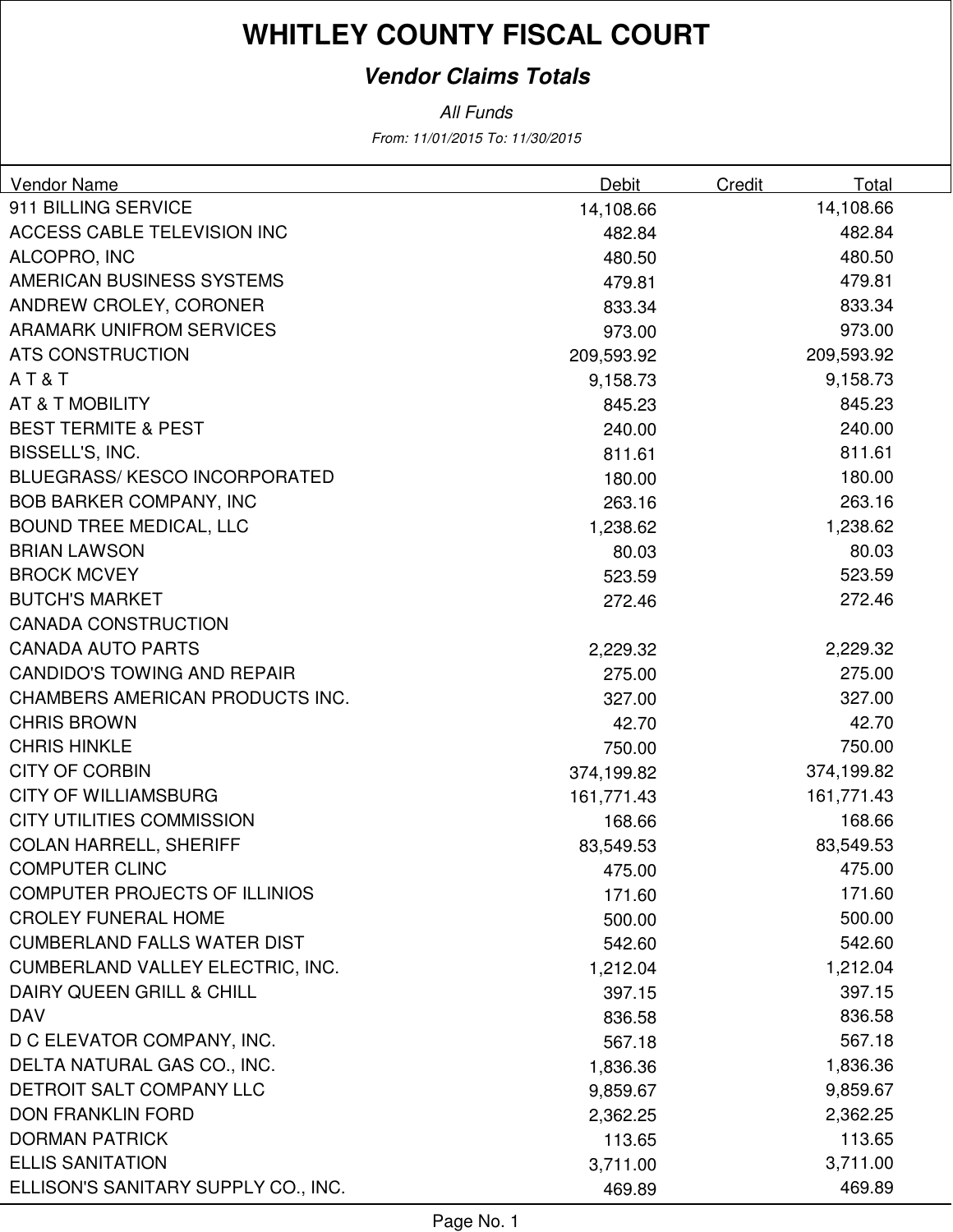#### **Vendor Claims Totals**

All Funds

From: 11/01/2015 To: 11/30/2015

| Vendor Name                            | Debit      | Credit | Total      |
|----------------------------------------|------------|--------|------------|
| EMCON HOME GUARD, INC.                 | 790.00     |        | 790.00     |
| ENVIRONMENTAL WASTE SYSTEMS, LLC       | 280.00     |        | 280.00     |
| <b>EVAPAR</b>                          | 1,510.54   |        | 1,510.54   |
| EVERBANK COMMERICAL FINANCE INC        | 433.93     |        | 433.93     |
| <b>EZ COUNTRY</b>                      | 425.00     |        | 425.00     |
| FALLS CHEVROLET BUICK GMC CADILLAC     | 394.47     |        | 394.47     |
| <b>FLEETONE</b>                        | 7,384.51   |        | 7,384.51   |
| <b>FORCHT BANK</b>                     | 255,994.55 |        | 255,994.55 |
| FROST, BROWN, TODD, LLC                | 8,668.13   |        | 8,668.13   |
| G & C SUPPLY CO. INC.                  | 2,005.55   |        | 2,005.55   |
| G & E DRIVE-IN                         | 220.00     |        | 220.00     |
| <b>GOVERNMENT UTILITIES TECHNOLOGY</b> | 500.00     |        | 500.00     |
| <b>GUARDIAN INSURANCE</b>              | 1,429.07   |        | 1,429.07   |
| <b>HARDEE'S</b>                        | 437.44     |        | 437.44     |
| HARP ENTERPRISES, INC.                 | 1,953.72   |        | 1,953.72   |
| HILTON LEXINGTON/DOWNTOWN              | 1,541.76   |        | 1,541.76   |
| HINKLE CONTRACTING COMPANY LLC         | 14,003.63  |        | 14,003.63  |
| HINKLE PRINTING, INC.                  | 231.35     |        | 231.35     |
| <b>HOLSTON GASES</b>                   | 2,701.92   |        | 2,701.92   |
| <b>HOMETOWN IGA #57</b>                | 676.63     |        | 676.63     |
| <b>JAMES JONES EXCAVATING</b>          | 2,485.15   |        | 2,485.15   |
| JEFFREY L. GRAY                        | 3.94       |        | 3.94       |
| <b>JELLICO CLINIC</b>                  | 50.00      |        | 50.00      |
| <b>JOHN BIRD</b>                       | 235.04     |        | 235.04     |
| JOHNNY WHEELS OF WILLIAMSBURG, INC     | 392.25     |        | 392.25     |
| <b>JOSH KING</b>                       | 31.38      |        | 31.38      |
| <b>JUDY BRIMM</b>                      | 146.00     |        | 146.00     |
| K A C O ALL LINES FUND                 | 44,185.90  |        | 44,185.90  |
| <b>KACO LEASING TRUST</b>              | 1,632.08   |        | 1,632.08   |
| KACO WORKERS COMPENSATION FUND         | 31,647.59  |        | 31,647.59  |
| KAY SCHWARTZ, COUNTY CLERK             | 27,528.96  |        | 27,528.96  |
| KELLWELL FOOD MANAGEMENT               | 23,937.18  |        | 23,937.18  |
| KU                                     | 12,802.39  |        | 12,802.39  |
| <b>KIMBELL MIDWEST</b>                 | 389.67     |        | 389.67     |
| KNOX COUNTY UTILITIES COMMISSION       | 296.29     |        | 296.29     |
| KY FOR BETTER TRANSPORTATION           | 400.00     |        | 400.00     |
| <b>KY SPRING WATER</b>                 | 317.00     |        | 317.00     |
| KENTUCKY STATE TREASURER               | 3,597.00   |        | 3,597.00   |
| LIDA J. POWERS                         | 668.31     |        | 668.31     |
| <b>LYKINS OIL COMPANY</b>              | 8,456.73   |        | 8,456.73   |
| MAPLE CREEK CHURCH OF GOD              | 500.00     |        | 500.00     |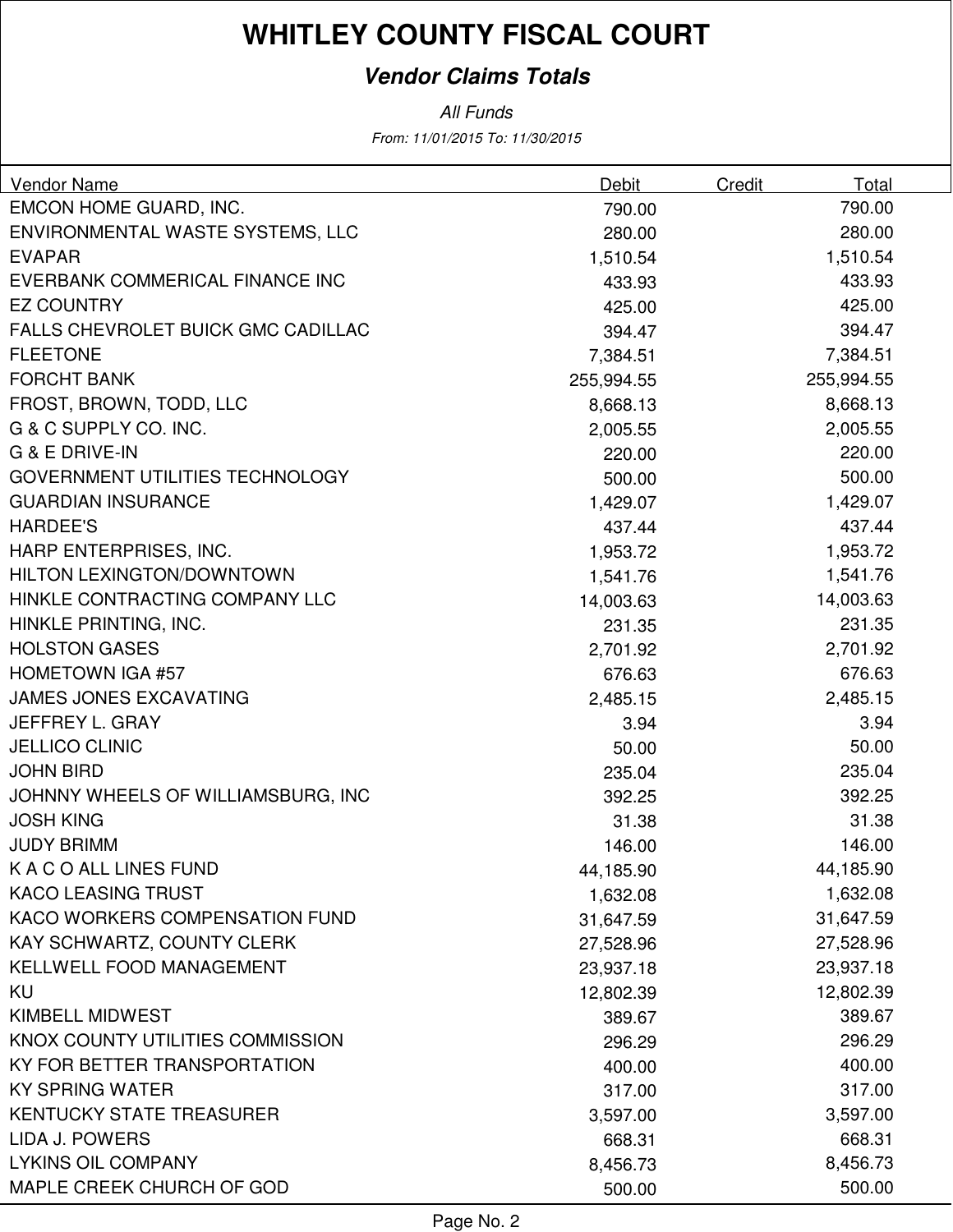#### **Vendor Claims Totals**

All Funds

From: 11/01/2015 To: 11/30/2015

| Vendor Name                              | <b>Debit</b> | Total<br><b>Credit</b> |  |
|------------------------------------------|--------------|------------------------|--|
| <b>MOORE MEDICAL</b>                     | 2,268.13     | 2,268.13               |  |
| <b>NEWS JOURNAL</b>                      | 701.85       | 701.85                 |  |
| NI GOVERNMENT SERVICES, INC.             | 78.93        | 78.93                  |  |
| <b>NORVEX SUPPLY</b>                     | 2,643.77     | 2,643.77               |  |
| PATTON CHESTNUT BINDER, INC.             | 509.00       | 509.00                 |  |
| PRECISION SUPLICATING SOLUTIONS INC      | 225.00       | 225.00                 |  |
| POFF CARTING SERVICE                     | 3,300.20     | 3,300.20               |  |
| PREFERRED LAB SERVICE                    | 800.00       | 800.00                 |  |
| PREWITT FARM SUPPLY                      | 71.40        | 71.40                  |  |
| <b>QUALITY CARE AUTO SERVICE</b>         | 4,038.37     | 4,038.37               |  |
| <b>STEREN ELECTRONICS</b>                | 216.91       | 216.91                 |  |
| SOUTHEAST APPARATUS, LLC                 | 946.00       | 946.00                 |  |
| S. E. EMERGENCY PHYSICIANS               | 1,061.00     | 1,061.00               |  |
| <b>J.A. SEXAUER</b>                      | 1,509.30     | 1,509.30               |  |
| <b>SGT JOES</b>                          | 1,239.00     | 1,239.00               |  |
| <b>SHADOW SECURITY &amp; FIRE SAFETY</b> | 760.00       | 760.00                 |  |
| SOUTHEASTERN EMERGENCY EQUIP.            | 72.39        | 72.39                  |  |
| SOUTHERN HEALTH PARTNERS                 | 21,106.44    | 21,106.44              |  |
| <b>SUPPLY WORKS</b>                      | 176.42       | 176.42                 |  |
| <b>TEKS WORK</b>                         | 365.00       | 365.00                 |  |
| THE HARTFORD STEAM BOILER                | 60.00        | 60.00                  |  |
| THERMAL EQUIPMENT SERVICE CO.            | 2,105.12     | 2,105.12               |  |
| THE SILER'S INC.                         | 150.00       | 150.00                 |  |
| TIME WARNER CABLE                        | 814.13       | 814.13                 |  |
| 2 GETON NET, INC.                        | 239.97       | 239.97                 |  |
| UNITED HEALTHCARE INS. CO.               | 55,936.45    | 55,936.45              |  |
| <b>US BANK</b>                           | 85,181.25    | 85,181.25              |  |
| US BANK KY POOLED CHECKS                 | 7,551.33     | 7,551.33               |  |
| <b>VERIZON SOUTH</b>                     |              |                        |  |
| <b>VERIZON WIRELESS</b>                  | 506.69       | 506.69                 |  |
| <b>VPI</b>                               | 3,381.00     | 3,381.00               |  |
| WANDA SIMONS SMITH, CPA                  | 2,500.00     | 2,500.00               |  |
| WHITLEY COUNTY FISCAL COURT              | 293,741.37   | 293,741.37             |  |
| WHITLEY COUNTY FISCAL COURT              | 2,000.00     | 2,000.00               |  |
| W D BRYANT & SONS INC.                   | 13,156.89    | 13,156.89              |  |
| WENDY'S OF BOWLING GREEN, INC.           | 304.22       | 304.22                 |  |
| <b>WHAYNE SUPPLY COMPANY</b>             | 4,916.24     | 4,916.24               |  |
| <b>WHITLEY CITY HOSPITALITY LLC</b>      | 5,385.24     | 5,385.24               |  |
| <b>WHITLEY COUNTY WATER DISTRICT</b>     | 19.93        | 19.93                  |  |
| <b>WHITLEY COUNTY SMALL FARMS</b>        | 500.00       | 500.00                 |  |
| <b>WHITLEY COUNTY TOURISM BOARD</b>      | 1,583.16     | 1,583.16               |  |